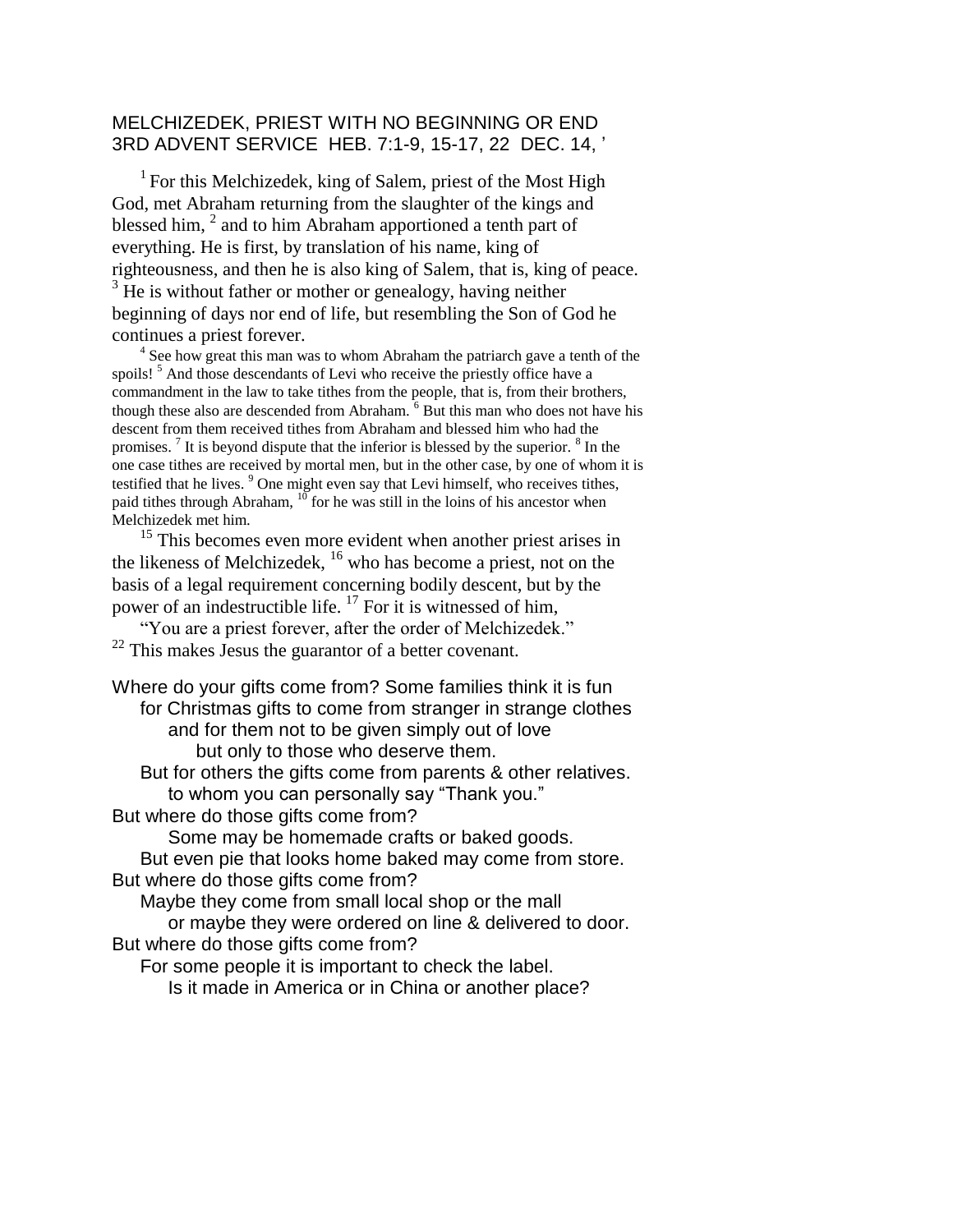So, where gifts come from can be complicated. Add to this the understanding that every good gift ultimately comes to us from God himself. The discussion of Melchizedek in text is also complicated but the point is to point to Jesus as the one who is the source of God's greatest gifts.

### A HUMAN PRIEST REPRESENTS GOD WHO GIVES OUR ETERNAL PRIEST BRINGS US GOD'S GIFTS JESUS' SACRIFICE GIVES US ETERNAL BLESSINGS

#### A HUMAN PRIEST REPRESENTS GOD WHO GIVES

<sup>1</sup> For this Melchizedek, king of Salem, priest of the Most High God, met Abraham returning from the slaughter of the kings and blessed him,  $<sup>2</sup>$  and to him Abraham apportioned a tenth part of everything.</sup> <sup>5</sup> And those descendants of Levi who receive the priestly office have a commandment in the law to take tithes from the people, that is, from their brothers, though these also are descended from Abraham. <sup>8</sup> In the one case tithes are received by mortal men, but in the other case, by one of whom it is testified that he lives. <sup>9</sup> One might even say that Levi himself, who receives tithes, paid tithes through Abraham, for he was still in the loins of his ancestor when Melchizedek met him.

So, what is a priest? A mediator who represents God. When Israel left slavery in Egypt and came to Mt. Sinai, God impressed on them that he was holy & powerful God who rescued and took care of them but who did not put up with impurity and evil. The people rightly realized that sinful people like them did not dare to come into his presence. So God had them set apart Moses' & Aaron's family, including their whole tribe, the tribe of Levi as a special, separate group to be the priests who would represent God for them and speak for him, & would represent them to God & offer their sacrifices and pray and lead worship for them. Partly because this was their full time job, people were to give them a tenth of their income each year as way of acknowledging all they had was gift from God. Text points out even before Levites were assigned to do it, there were priests who worshiped and represented God.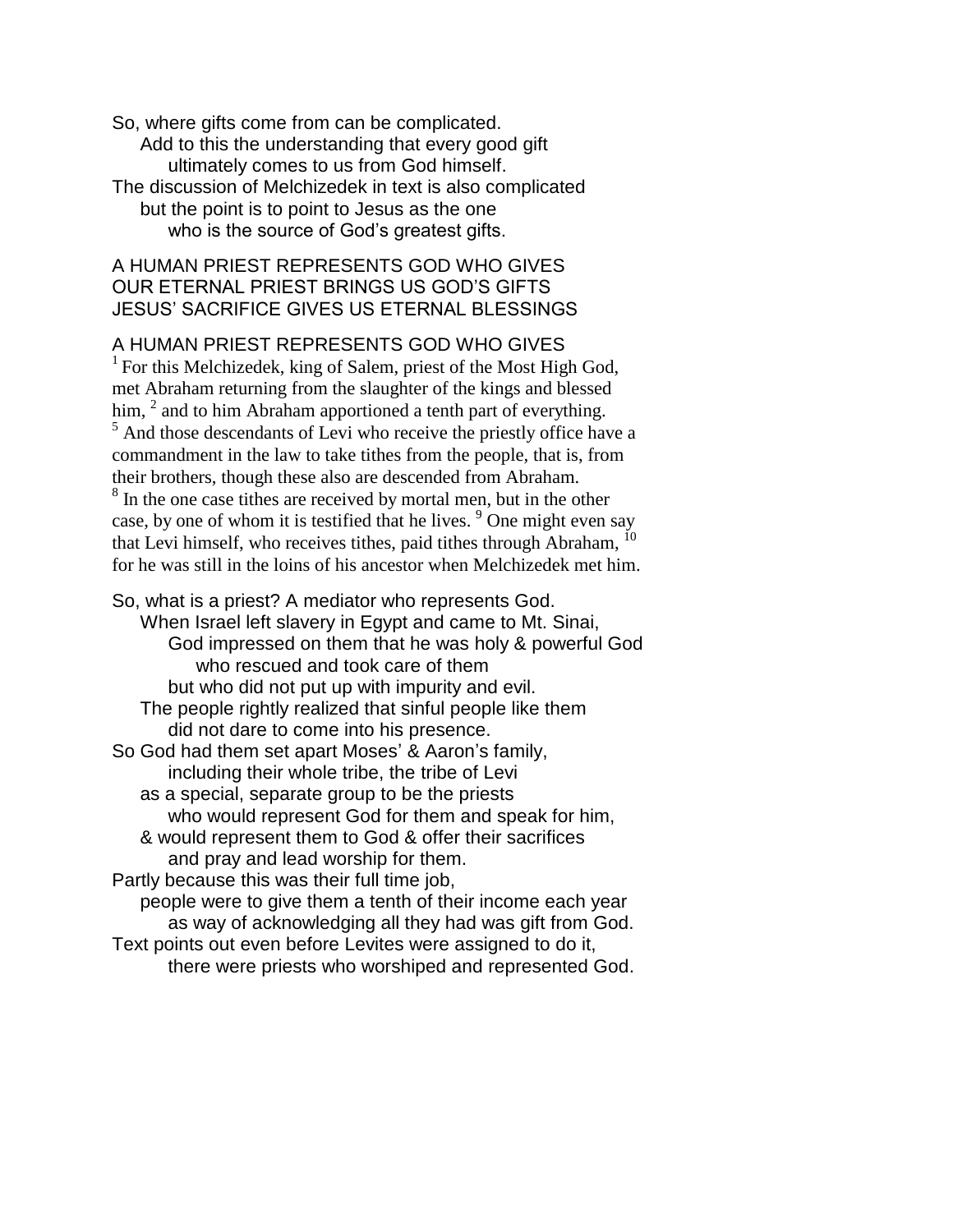One was a man named Melchizedek, a man in the shadows we don't know much about. Abraham met him on way back from rescuing nephew Lot who had been living in Sodom, and all he had, from other kings who had attacked & captured them. Abraham recognized this happened by God's grace so as a way to thank God, he gave a tenth of what he got to this priest who represented God. In reply, Melchizedek spoke for God in blessing Abraham, that is, he assured him of God's continued blessings. The letter to the Hebrews was written to Jewish Christians who were being told that by not depending on Levitical Priests at temple to sacrifice & pray for them they were being cut off from God and his blessings. But one point it makes is that the blessings don't come just from the Levite priests but from God himself and, in fact, God has a priest even greater than the Levites. The first example is Melchizedek, who was honored with tithes by Abraham, the ancestor of the Levites and so, in a sense by Levites themselves who were already "In Abraham's loins" so to speak. Fact that Abraham received a blessing from him implies that he is even greater than Abraham. In making the point that Melchizedek is greater than the Levite priests, the main point is that he points to one who is greater yet, Jesus.

## OUR ETERNAL PRIEST BRINGS US GOD'S GIFTS

<sup>4</sup> See how great this man was to whom Abraham the patriarch gave a tenth of the spoils!

<sup>6</sup> But this man who does not have his descent from them received tithes from Abraham and blessed him who had the promises.

 $<sup>7</sup>$  It is beyond dispute that the inferior is blessed by the superior.</sup>

<sup>15</sup> This becomes even more evident when another priest arises in the likeness of Melchizedek, <sup>16</sup> who has become a priest, not on the basis of a legal requirement concerning bodily descent, but by the power of an indestructible life.  $^{17}$  For it is witnessed of him,

"You are a priest forever, after the order of Melchizedek."

Text acknowledges that Jesus was not from tribe of Levi,

just as Melchizedek wasn't either,

but he didn't need this to be qualified as to be a priest,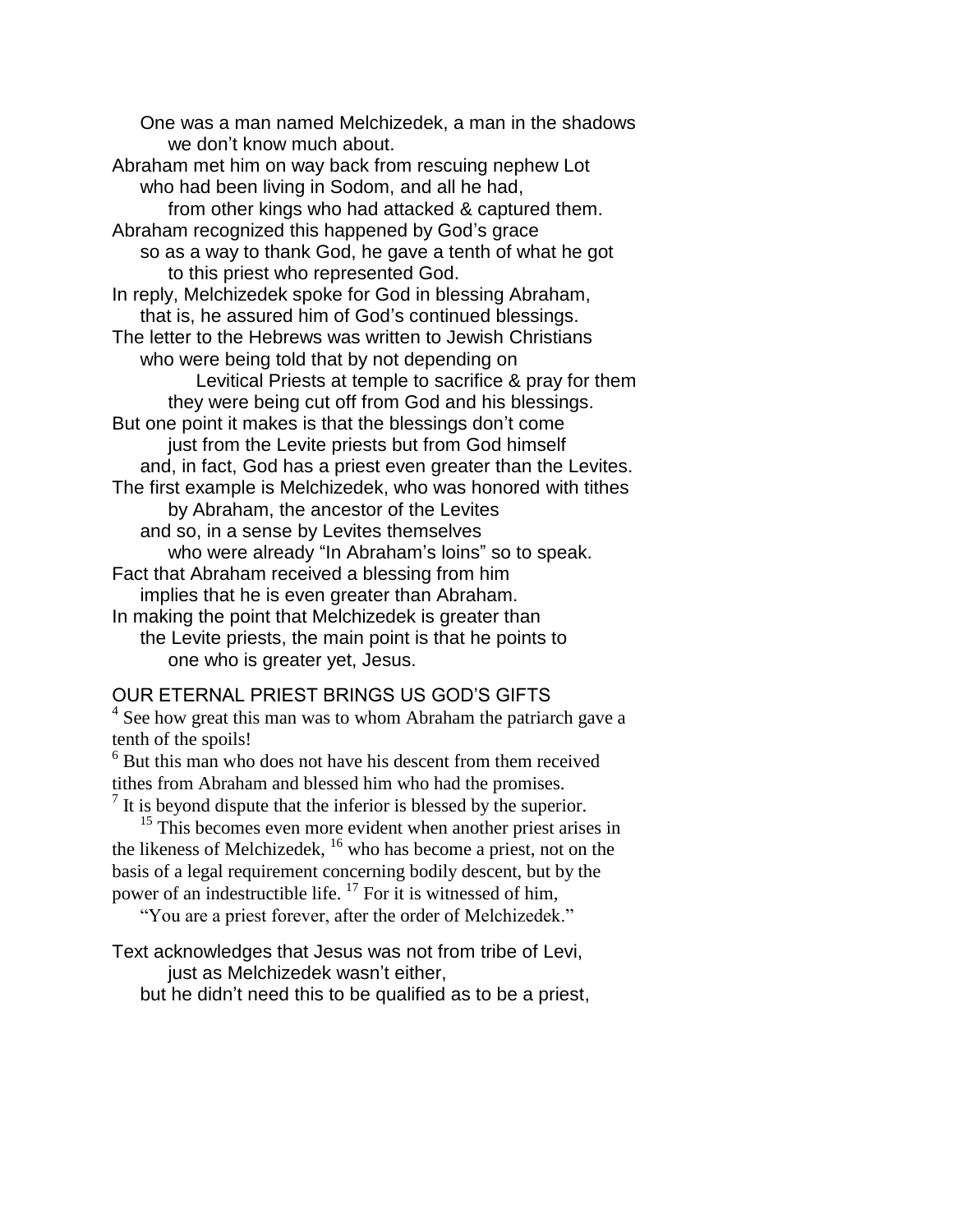partly because he came even before Levi

as one without beginning or end who lives forever.

The Levite priests, in contrast, each died

and so had to be replaced by another and another because the sacrifices had to continue being made.

Because they were mortal, they also had to make sacrifices for their own sins.

The point is that their work and their sacrifices were never done because their sacrifices could never totally pay for sin.

They weren't intended to.

They were to remind people of the results of sin: death and be a way to express sorrow for sin

It is like all the sacrifices of the other priests

were simply paying the interest on our debt of sin to temporarily take care of things

while the principle still remained.

But they were example illustrating how sin would ultimately be taken away: by death of a substitute, which is Jesus.

Jesus is a greater priest because he does something for us that no Levite priest could ever do:

give us complete & permanent forgiveness and so everlasting salvation.

This is because Jesus' once and for all sacrifice has finally paid everything in full so there are no more sacrifices.

# JESUS' SACRIFICE GIVES US ETERNAL BLESSINGS

 $2$  ... He is first, by translation of his name, king of righteousness, and then he is also king of Salem, that is, king of peace.<sup>3</sup> He is without father or mother or genealogy, having neither beginning of days nor end of life, but resembling the Son of God he continues a priest forever.

<sup>22</sup> This makes Jesus the guarantor of a better covenant.

One thing we know about Melchizedek is that his name is the Hebrew words for King of righteousness. and he is king of city of Salem, later known as Jerusalem, & Salem is Hebrew for Peace, so he is prince of peace. We know nothing of where he came from, his beginning, or what happened to him afterward, his end.

But Jesus is the one even greater, of whom we know he has no beginning or end at all. He is immortal God and so he is a righteous king, totally without sin,